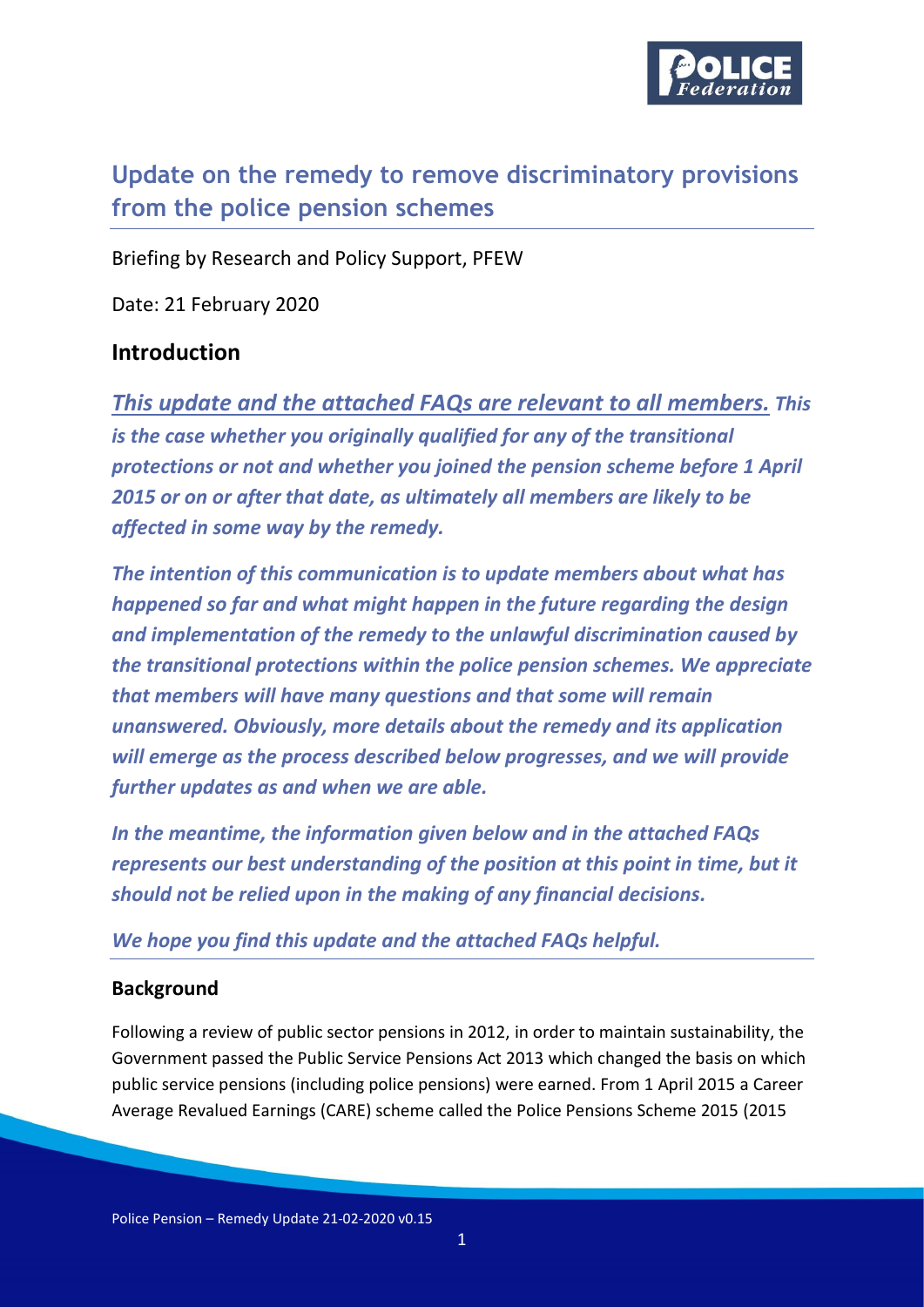

CARE Scheme) was introduced to replace the existing final salary schemes (Police Pensions Scheme (PPS) 1987 and New Police Pensions Scheme (NPPS) 2006).

In a final salary scheme, a member receives a pension which is a proportion of their final salary based on their length of membership (there is also a separate lump sum payable under the NPPS). In the 2015 CARE Scheme members build up pension each year based on a percentage of their pensionable earnings for that year. Each subsequent year during which their membership continues, the pension built up in previous years is revalued annually by the annual rate of increase in the Consumer Price Index plus 1.25%.

At retirement, the member receives the total of the earned pension plus increases as an annual pension and can also elect to commute some pension for a tax-free lump sum.

When the 2015 CARE Scheme was introduced, special provisions (known as transitional protections) were afforded to members of PPS and NPPS who were within 10 years of their scheme retirement age at 1 April 2012. Members who fell into this category could remain in their existing scheme until retirement and would not join the 2015 CARE Scheme. This group of members are referred to as having received full transitional protection.

As a result of the feedback received regarding the proposed changes to public service pensions, the Government extended transitional protections to a wider population of the membership; namely members of PPS and NPPS who were between 10 and 14 years of their scheme retirement age. These members would still move into the 2015 CARE Scheme but would remain in their existing Scheme (PPS or NPPS) for a graduated length of time before joining the 2015 CARE Scheme. This group of members are referred to as having received tapered transitional protection.

#### **Legal Proceedings**

Following the implementation of the CARE schemes in the public service sector (including the 2015 CARE Scheme) two pensions cases were brought to the Employment Tribunal; one by judges (McCloud) and the other by firefighters (Sargeant). The claimants in both cases argued that the transitional protections were discriminatory on the basis of age, sex and race. In October 2015 a claim was also brought on behalf of a group of police officers (the pensions challenge group), which was stayed pending the outcome of the judges and firefighters' cases.

The Court of Appeal heard the McCloud and Sargeant cases together and determined that the transitional protections did give rise to direct age discrimination. The Government sought to appeal that decision to the Supreme Court, but permission was refused. As a result, the Government conceded in July last year that the judgement would apply to all of the main public service pension schemes (including the police schemes).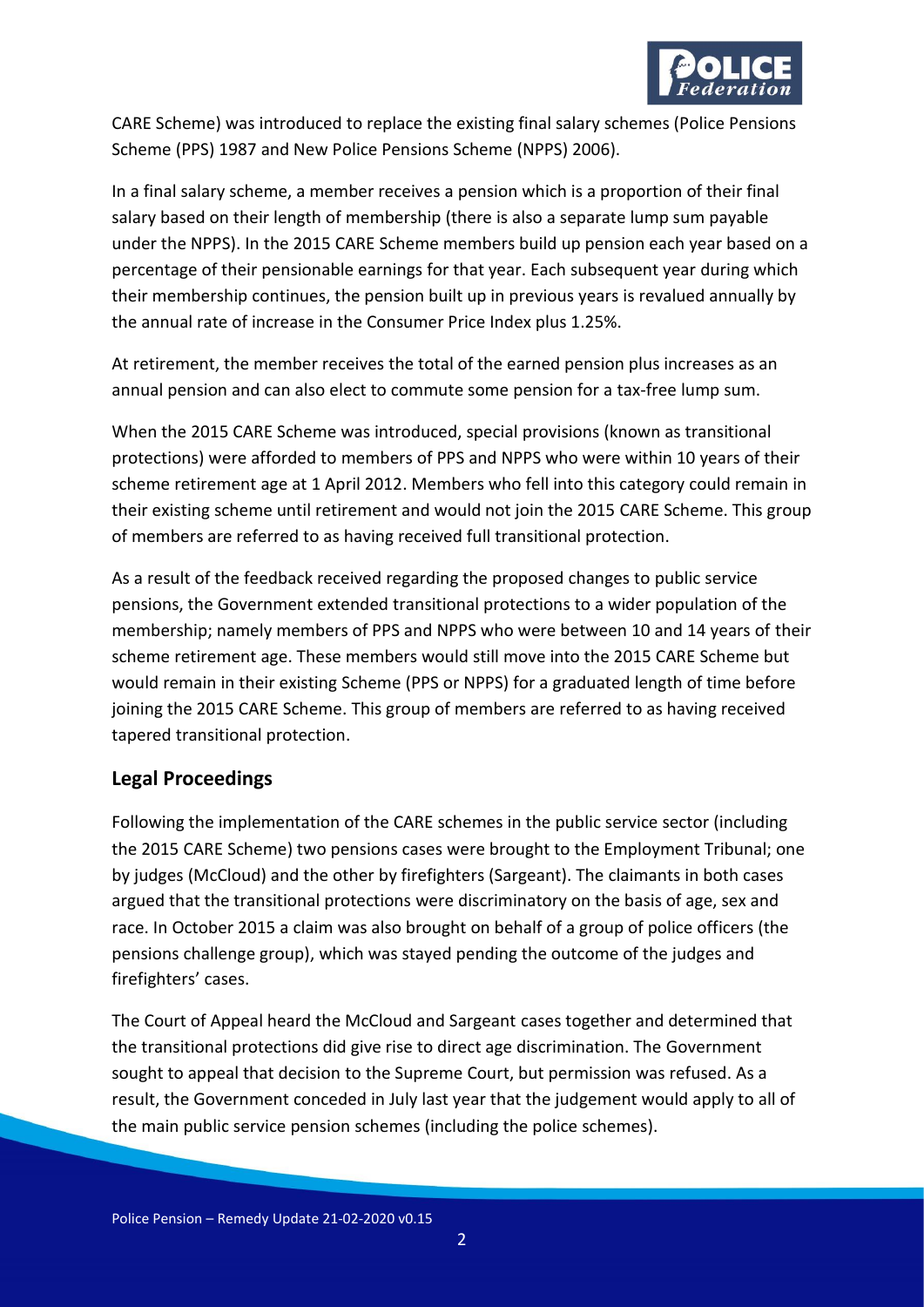

The judges and firefighters' cases were referred back to the Employment Tribunal to determine remedies to the discrimination. The stay was also lifted on the police pensions challenge case. The Government has since stated that the same remedial action to remove the discrimination will be extended to non-claimants who are in the same legal and factual position as the police claimants in the pensions challenge case.

The police pensions challenge case proceeded to an Initial Case Management Hearing on 28 October 2019. The Police Federation of England and Wales (PFEW) along with the other six UK staff associations (The Police Superintendents' Association, the Scottish Police Federation, the Scottish Superintendents' Association, the Police Federation of Northern Ireland, the Superintendents' Association of Northern Ireland, and the Chief Police Officers' Association) applied for and were granted Interested Party status in the proceedings.

In a written Order issued on 31 October 2019, the Employment Tribunal provided a draft interim declaration stating that the claimants were entitled to be treated as if they had qualified for full transitional protection and had remained in their existing pension schemes from 1 April 2015.

The issue of compensation for the detriment the claimants have suffered as a result of the discrimination has yet to be addressed by the Employment Tribunal. The claims for compensation fall into two categories: (1) compensation for injury to feelings and (2) compensation for financial loss.

There is to be a further hearing to determine the wording of the final declaration, in the meantime the Employment Tribunal has been sent a submission from the seven UK staff associations. The associations' legal advisor drafted the submission, with significant support from our professional pension specialists. The intention is to ensure that the court is made aware of the many complex practical issues which will need to be addressed when resolving the ongoing discrimination inherent in the transitional protections.

The issues which have been raised are numerous but include the following;

- How long will the transitional protections continue to apply?
- How are pension rights accrued under the 2015 CARE Scheme to be protected?
- How is the disparity between contributions paid by members under the three police schemes to be resolved?
- Will commuted cash lump sums paid to members who have retired after moving into the 2015 CARE Scheme be recalculated and any additional amount paid?
- How will the benefits payable to members who have ill-health retired after transitioning into the 2015 CARE Scheme be corrected?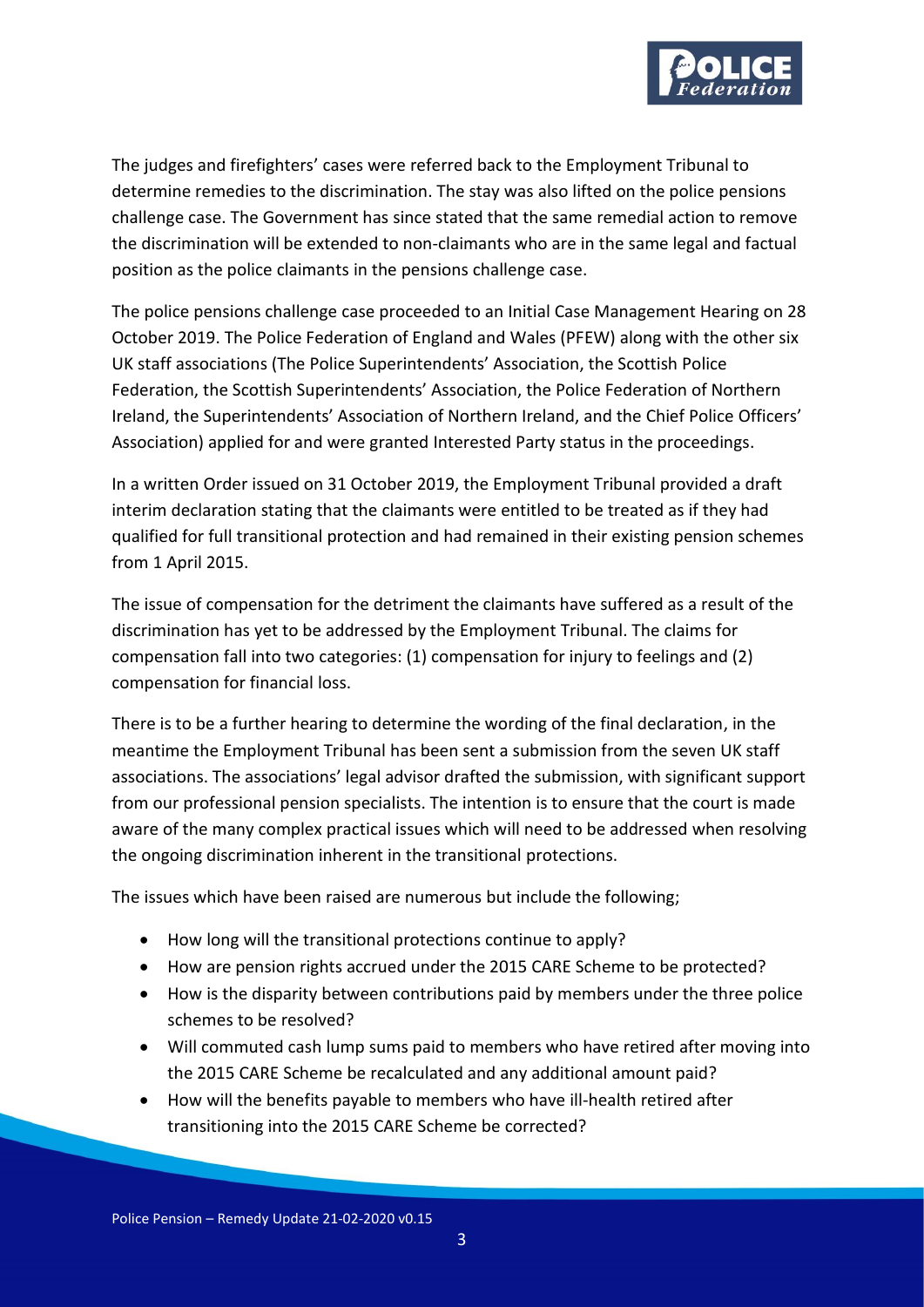

- How will the survivors' benefits payable as a result of the death of a member who had transitioned into the 2015 CARE Scheme be corrected?
- How will transfer values and pension sharing orders that have been processed in respect of members who had transitioned into the 2015 CARE Scheme be corrected?
- How will those members who have joined the 2015 CARE Scheme on or after 1 April 2015 without having any previous scheme membership be treated?
- How will payments made by members to purchase additional benefits since 1 April 2015 be treated?

Additionally, there remains uncertainty as to how all the taxation and other financial implications of the correction of the position will be dealt with, to ensure that no detriment is suffered by any members.

## **Changes to the Police Pension Scheme**

In order to eliminate the discriminatory effects of the transitional protections in the pension scheme, changes will need to be made to the scheme regulations. The discrimination will be removed for all affected members, not just those who have lodged legal claims.

Changes made to the scheme to implement the remedy will also need to ensure that all members keep the benefits they have earned to date. *Whilst some members will have been better off remaining in their previous scheme, other members may have benefited more from joining the 2015 CARE Scheme.* This will depend on the individual circumstances of affected members and any changes to the scheme must take account of this in order to ensure that no member loses out. In changing the scheme to remove the discrimination it will also be vital to ensure that no new and unintended discriminatory effects are created. This may lead to some changes being made for all those who have been members of any of the police schemes from 1 April 2015, even those who have been entitled to full transitional protection.

#### **What happens next?**

In January this year the Home Office (HO) issued a paper to members of the England and Wales Scheme Advisory Board (SAB), setting out the Government's outline proposals for the remedy to the unlawful discrimination. The SAB is a statutory body established under the legislative amendments that introduced the 2015 changes. It comprises the NPCC, APCC, and staff associations, and is attended by Home Office staff who deal with pension matters. It exists to facilitate the smooth running of the schemes and to provide advice to the Government when requested. Members provide responses to government consultations on pensions, either collectively, or individually. Equivalent versions of the Home Office paper have been issued to the SABs elsewhere in the UK.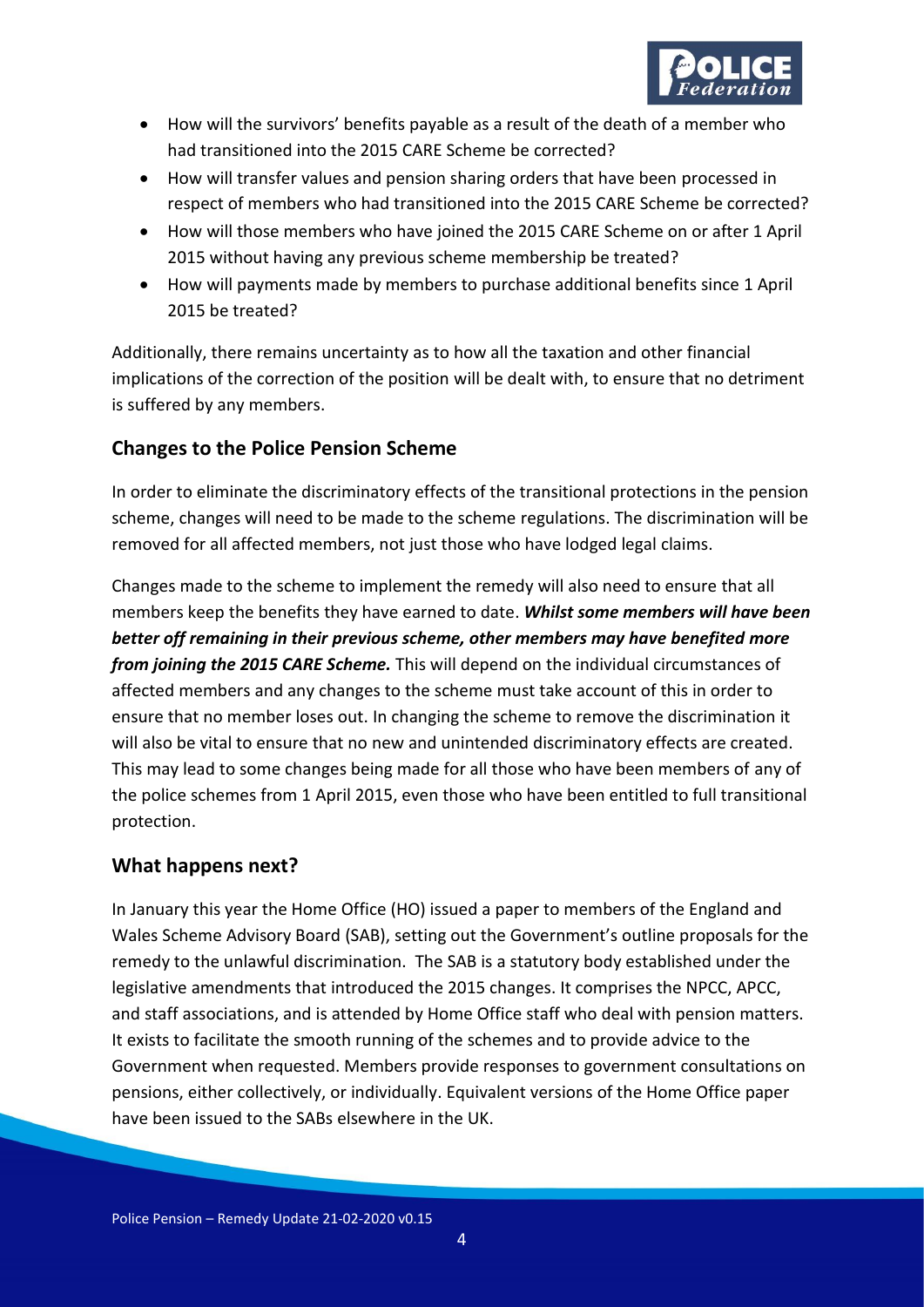

The HO paper is intended to be the basis for the discussions in the Technical Working Group (TWG) meetings that are scheduled to take place in February and early March 2020. It should be noted that both the HO paper and the TWGs are non-binding in nature in order to facilitate a free and frank discussion between interested parties about the remedy without committing any of them to a particular position. The staff associations (including PFEW) are taking part in those TWGs along with representatives from NPCC and APCC and the Home Office. The intention of the TWGs is that by receiving feedback from all parties, the subsequent formal consultation on the proposed remedy will be both comprehensive and correct.

Further detail about the remedy and its implementation will be clarified as the process progresses. As and when that detail emerges and we are able, we will update members further.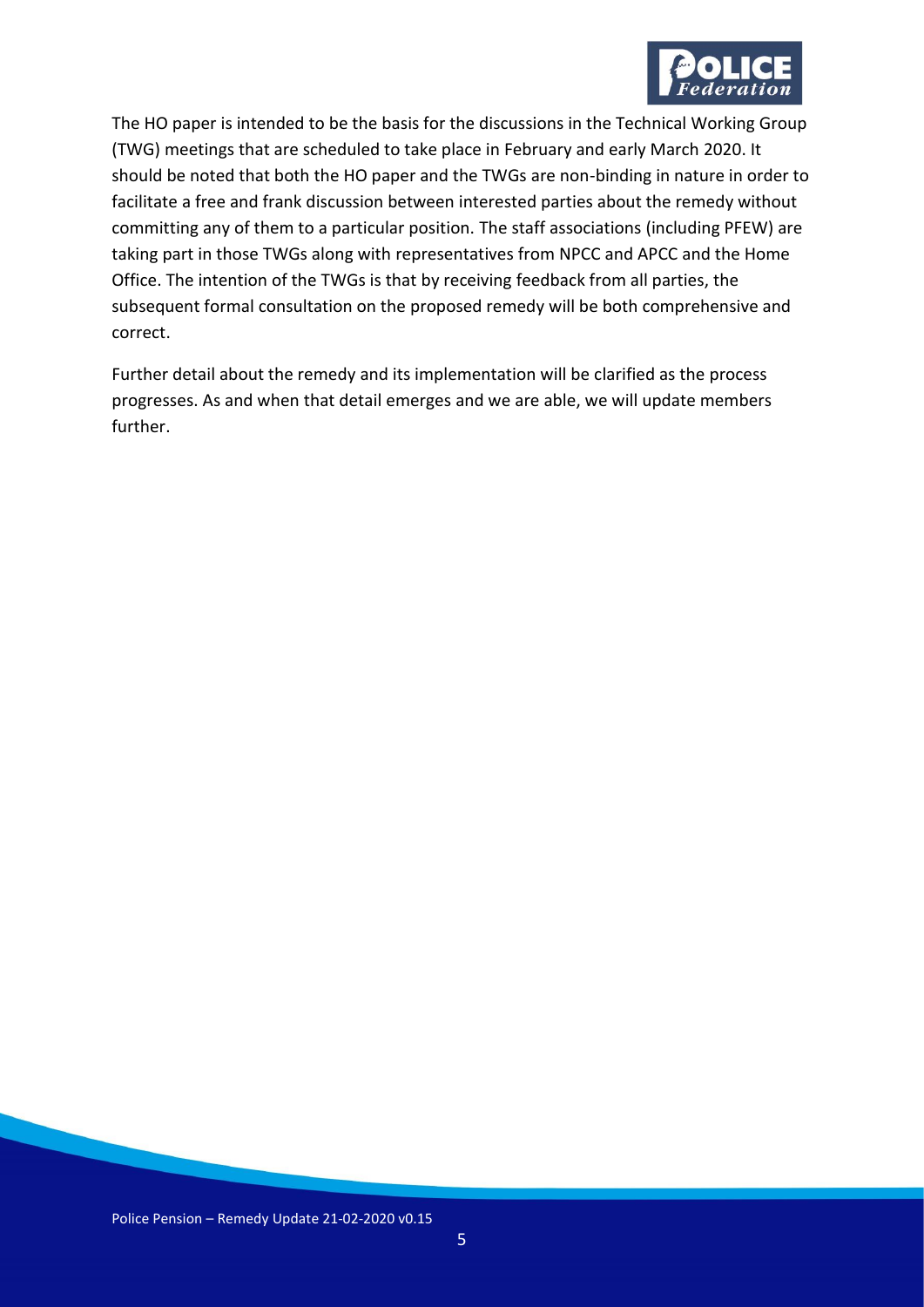

# **Frequently Asked Questions - remedy to discrimination**

# **Introduction**

*These FAQs and the Update to which they are attached are relevant to all members as it is likely that all members will be affected in some way by the remedy.* 

*The intention of these FAQs is to answer (as best we are able at this point) the most important questions raised by members about what has happened so far and what may happen in the future regarding the design and implementation of the remedy to the unlawful discrimination caused by the transitional protections within the police pension schemes. We appreciate that members will have other questions which will remain unanswered. As more details about the remedy and its application become clear we will provide further updates.* 

*In the meantime, the answers in these FAQs and the information given in the Update to which they are attached represent our best understanding of the position at this point in time, but they should not be relied upon in the making of any financial decisions.* 

#### *We hope you find these FAQs helpful.*

#### **Q. What is meant by "the remedy"?**

**A.** The remedy refers to the changes to the pension schemes that the Government will need to make in order to remove the unlawful discriminatory effects of the transitional protections. In order to avoid further discrimination being created by those changes the Government will almost certainly need to make further changes in respect of members who are not directly affected by the unlawful discrimination and these changes will also form part of the overall remedy.

#### **Q. What is meant by the "Remedy Period"?**

**A.** Reference to this term is made throughout these FAQs. This refers to the period starting on 1 April 2015 and ending on an, as yet unspecified, date.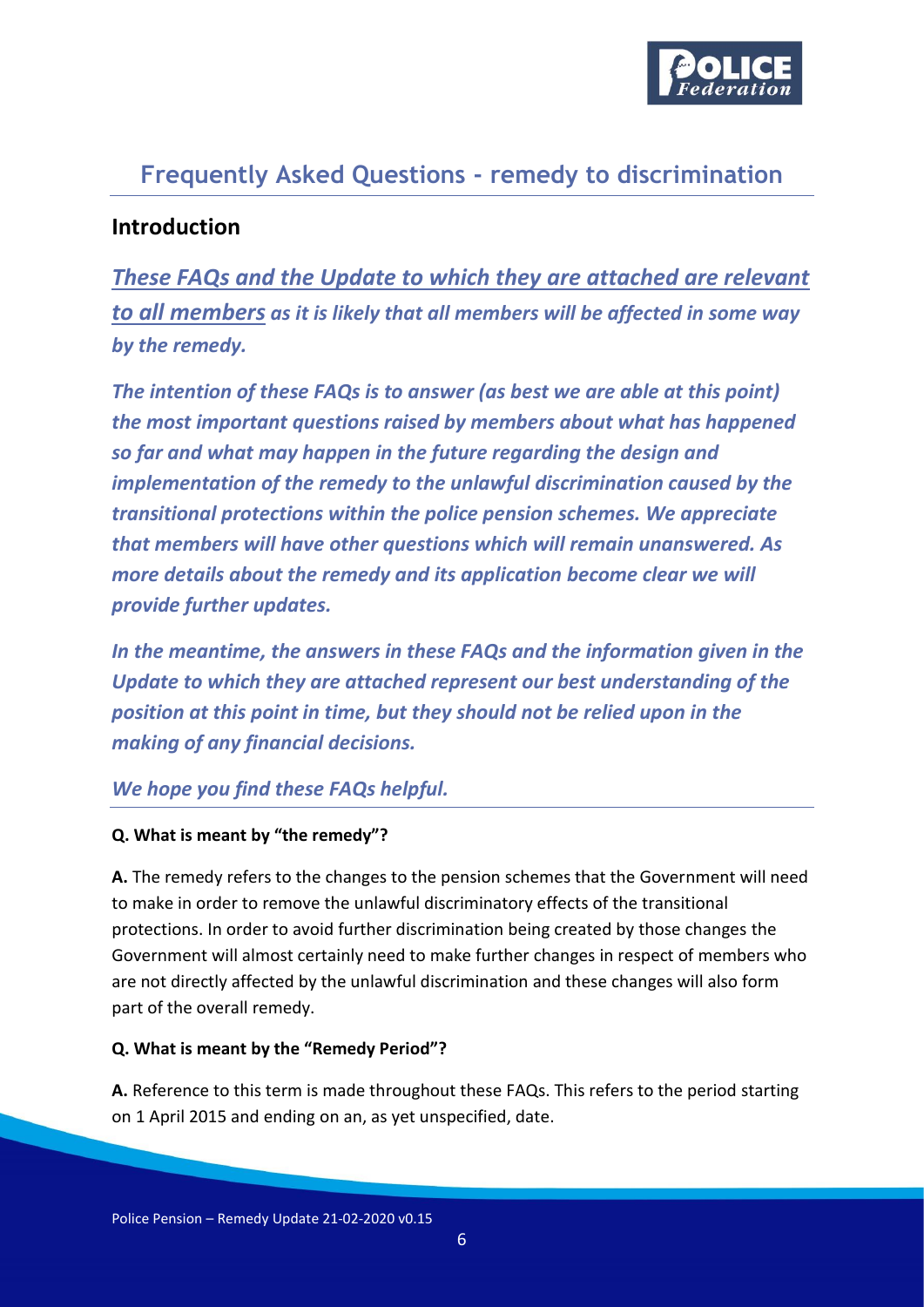

Once that date is specified by Government it will be the date on which:

- the application of the transitional protections ceases,
- the unlawful discrimination caused by those transitional protections ceases, and
- the period of membership to which the remedy must apply ends.

#### **Q. Who is affected?**

**A***.* The remedy to the discrimination will need to be applied to all relevant members for any period during which they were members of any of the police schemes in the period from 1 April 2015 until the application of the transitional protections and the discrimination ends (i.e. the Remedy Period).

This means that if you did not qualify for full transitional protection at 1 April 2015 or you only qualified for tapered transitional protection then the remedy will definitely apply to you. This means you will be entitled to receive benefits for your membership during the Remedy Period as if you had remained a member of your original scheme. However, because some members may actually have been better off accruing benefits under the 2015 CARE Scheme for their membership during the Remedy Period, you will be given an opportunity to opt for those 2015 CARE Scheme benefits instead.

If you qualified for full transitional protection at 1 April 2015 and have remained in your original scheme, in order to ensure that everybody is treated the same and that nobody loses out, the remedy is also likely to apply to you, and you will be given the same choice of benefits in respect of your membership during the Remedy Period.

If you joined the 2015 CARE Scheme on or after 1 April without having previously been a member of one of the earlier schemes then it may be that, in order to avoid the creation of new discrimination, the remedy (and a choice of benefits) will also apply to you. Representations have been made to the Home Office on this matter and we await the outcome.

In exercising any choice of benefits Members should be careful to weigh up the pros and cons as, for example, commutation terms and survivor benefits vary from one scheme to another, and everyone's personal circumstances differ.

**Q. I did not qualify for any transitional protection and was moved to the 2015 CARE Scheme on 1 April 2015. The Employment Tribunal has said claimants should be treated as if they were entitled to remain in their old scheme from April 2015. Will I automatically be moved back into my old scheme?** 

**A.** Unfortunately, it's not as simple as that.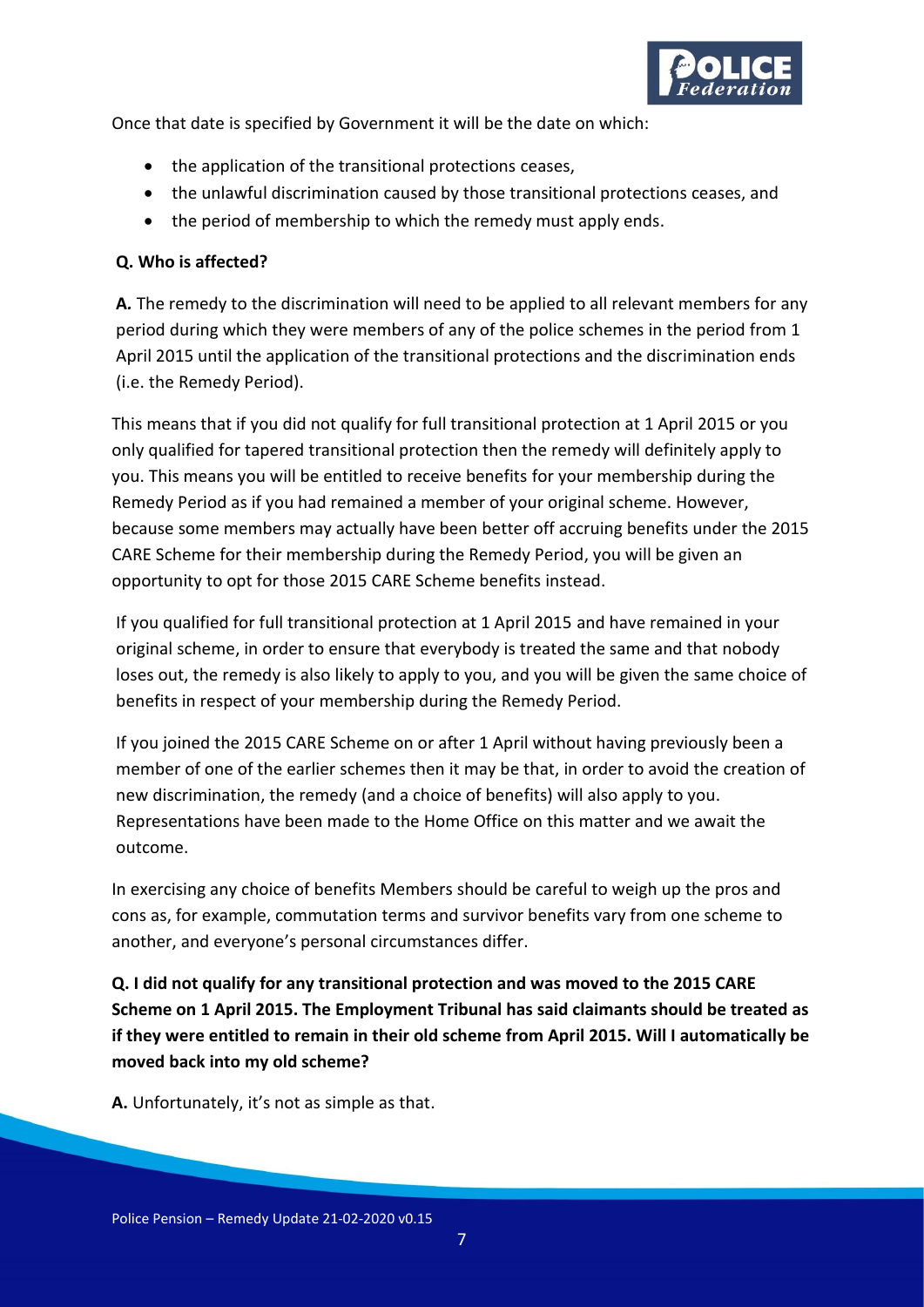

The interim declaration stated that claimants are entitled to be treated as if they were members of their pre-2015 scheme since 1 April 2015. The Government have confirmed that the same treatment will be extended to non-claimants in the same legal and factual position and it is their intention that no member loses out as a result of the changes made to remove the discrimination. As a result of this it is not possible to simply place all members back into their former schemes as this would risk some individuals being worse off.

In order to ensure that nobody loses the benefit of their accrued rights under the 2015 CARE Scheme, it seems likely that as part of the remedy you will be able to opt for the 'better of' the following benefits for any of your membership within the Remedy Period:

- Your accrued 2015 CARE Scheme benefits
- What you would have accrued in your previous scheme.

However, until the final declaration is issued by the Employment Tribunal, the discussions in the TWGs take place, and the formal consultation on the necessary changes is undertaken and completed, it is not possible to definitively identify all of the actions necessary. These processes will inevitably take time.

## **Q. I qualified for full transitional protection. What does this mean for me – will the older schemes be reformed as a result of this?**

**A.** As a fully protected member you were not adversely affected by the discrimination caused by the transitional protections and you remain entitled to continue accruing benefits in your existing scheme during the Remedy Period. However, in order to ensure that the remedy is implemented fairly and without creating any further discrimination it seems likely that even those members with full transitional protection will also be given the same choice of benefits (previous scheme or 2015 CARE Scheme) in relation to any period of their membership of any of the police schemes that falls within the Remedy Period. Members should be careful to weigh up the pros and cons of choosing benefits from one scheme or the other as, for example, commutation terms and survivor benefits vary from one scheme to another, and everyone's personal circumstances differ.

## **Q. I qualified for tapered transitional protection and have already moved from PPS or NPPS into the 2015 CARE Scheme. Does this apply to me?**

**A.** Yes. The tapered transitional protections introduced as part of the scheme changes in 2015 gave rise to unlawful direct age discrimination, and this includes members who were eligible for tapered transitional protection and have moved into the 2015 CARE Scheme. As described in the answers above, it seems likely that you will be given the same choice of benefits in relation to any period of your membership of any of the police schemes that falls within the Remedy Period.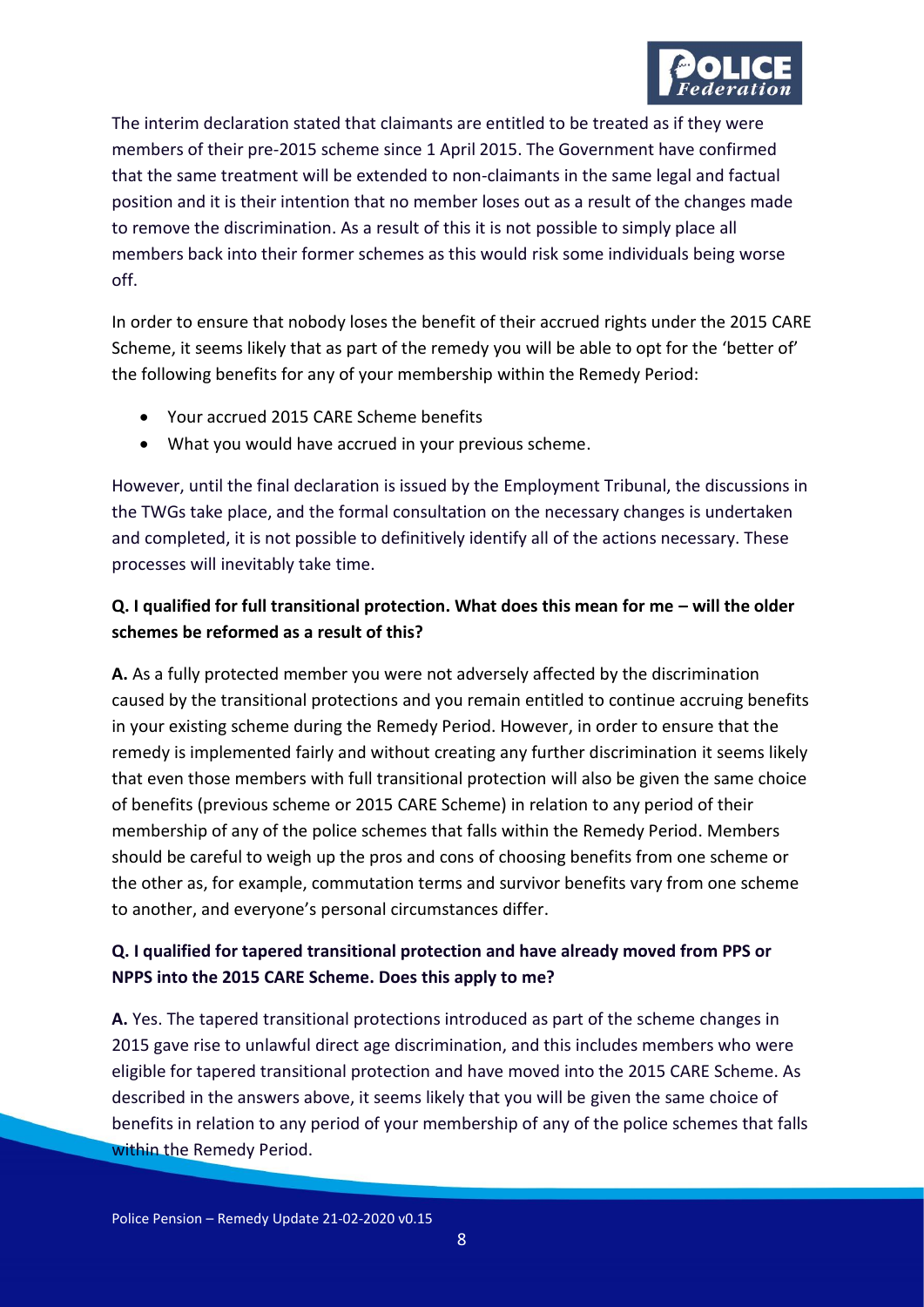

# **Q. I qualified for tapered transitional protection and am due to move to the 2015 CARE Scheme between now and 2022, does this apply to me?**

**A.** Yes. As a member due to move into the 2015 CARE Scheme under the tapered transitional protection arrangements, you are affected by the remedy in the same way as a member who qualified for full transitional protection as described in the answer given to the fifth question posed above is.

### **Q. I have been paying a different contribution rate in the 2015 CARE Scheme compared to my previous scheme (PPS or NPPS). What will happen in relation to my contributions?**

**A.** This is one of the many complex issues to be considered in forming and implementing a remedy to the discrimination. However, it seems likely that any remedy implemented will include steps to ensure that the disparity in the rate of member contributions under the police schemes will be corrected for any period of scheme membership that falls within the Remedy Period.

#### **Q. For how long will I be entitled to the continued application of the remedy?**

**A.** The interim declaration stated that claimants are entitled to be treated as if they had remained members of their pre-2015 scheme since 1 April 2015, and the Government has stated both that non-claimants in the same position will be treated in the same way and that nobody will lose out as a result of the implementation of the remedy. Therefore, for as long as the transitional protections remain in place and the Remedy Period continues you will continue to be entitled to the remedy. Currently the Government has given no indication of when it intends the application of the transitional protections, the ongoing discrimination and the Remedy Period to come to an end.

It is worth remembering that the establishment of the 2015 CARE Scheme itself was not challenged, it is only the transitional protections that have been found to be discriminatory.

#### **Q. What does this mean for the long-term future of police pensions?**

**A.** Occupational pensions policy, including that for public service pensions, is reserved to Government. The Home Office have made clear that the underlying aims of the 2015 pension reform remain; to ensure that public service pensions are both affordable for taxpayers and sustainable for the future.

PFEW and the other staff associations do not have any negotiation powers in respect of any changes to police pensions and therefore cannot block changes by refusing to agree to them. However, they are entitled to be consulted on changes in order to ensure that member and employer representatives' views are considered accordingly. This does not prevent Government from ignoring those views.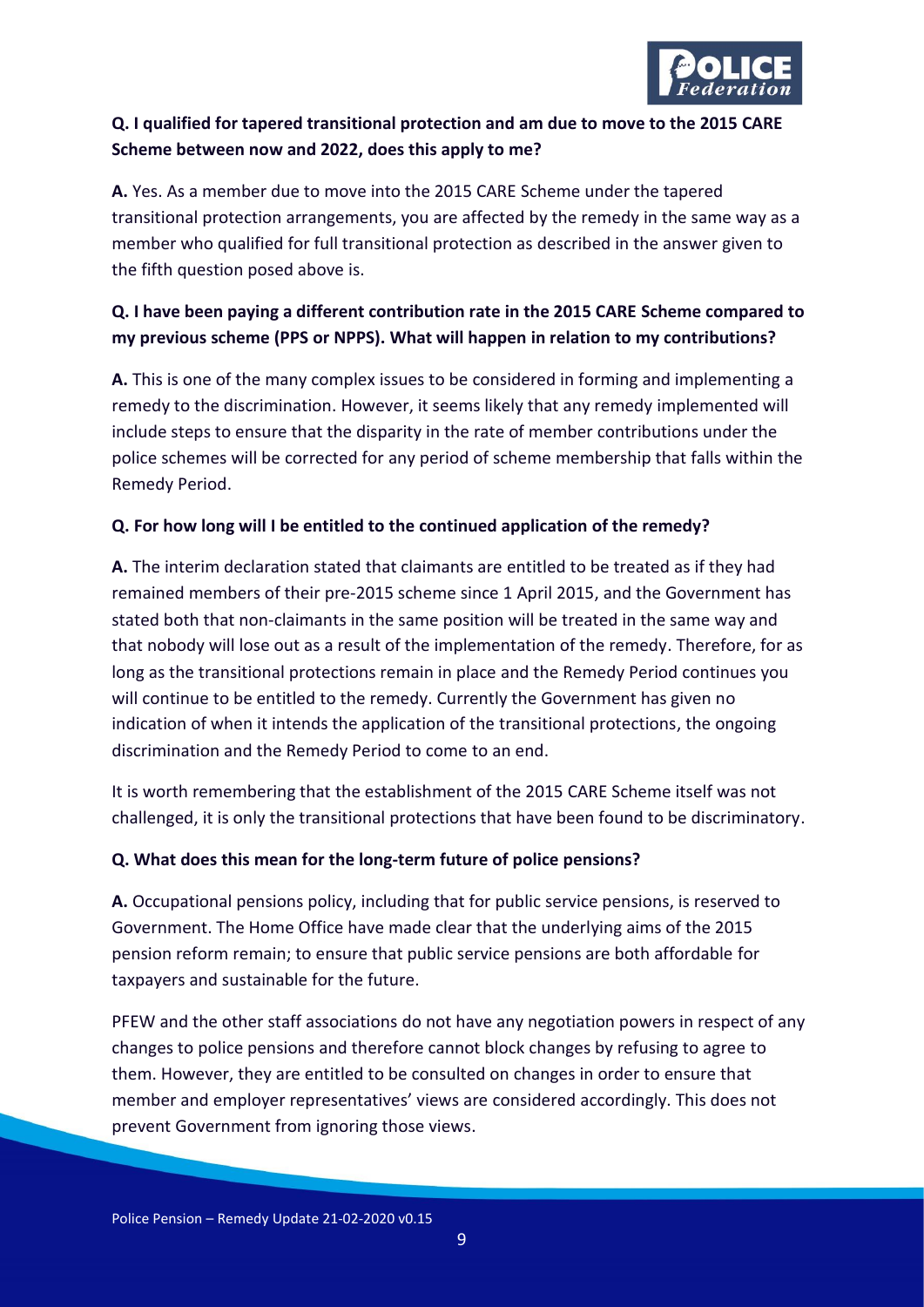

# **Q. I joined the 2015 CARE Scheme on or after 1 April 2015 without transitioning from membership of one of the previous schemes, will the remedy apply to me in any way?**

**A.** This is still to be decided although representations about the treatment of this group of members have already been made to the Home Office.

# **Q. I opted out after moving into the 2015 CARE Scheme. Had I known that I would be entitled to remain in my former scheme I would not have opted out. What does this mean for me?**

**A.** This is still to be decided.

# **Q. I have retired with an ill-health pension after being moved to the 2015 CARE Scheme. Will my benefits be reassessed?**

**A.** The status of all members who took ill-health retirement during the Remedy Period will be addressed as part of the remedy and the details of this are as yet unknown, although the Home Office have indicated that the correction of the position in respect of those in receipt of ill-health pensions will be given priority following the implementation of the remedy.

# **Q. I am not a claimant under the pensions challenge action but this whole episode has caused me a great deal of upset and/or has caused me to incur financial losses, will I be compensated for either or both of these?**

**A.** This has yet to be decided but the seven staff associations have raised both of these issues with the Home Office, on the basis that we believe that non-claimants should be compensated for hurt feelings and any financial losses incurred in the same way as those who are claimants.

We are aware that members in this position are concerned that their ability to make a claim on this basis will be lost due to the lapse of time. Although we are still awaiting confirmation from Government that they agree with us, our best understanding is that, for as long as the discrimination continues (which will be until the commencement of payment of benefits), the three month time limit for making claims does not start to run and therefore members are not "timed out".

#### **Q. Will there be any tax implications arising from the implementation of the remedy?**

**A.** Yes, inevitably there will be taxation consequences as a result of the implementation of the remedy. These may include, but are not limited to

- an increased liability for income tax,
- HMRC charges as a result of breaching the Annual Allowance, Lifetime Allowance, or breaking Fixed or Individual Protection,